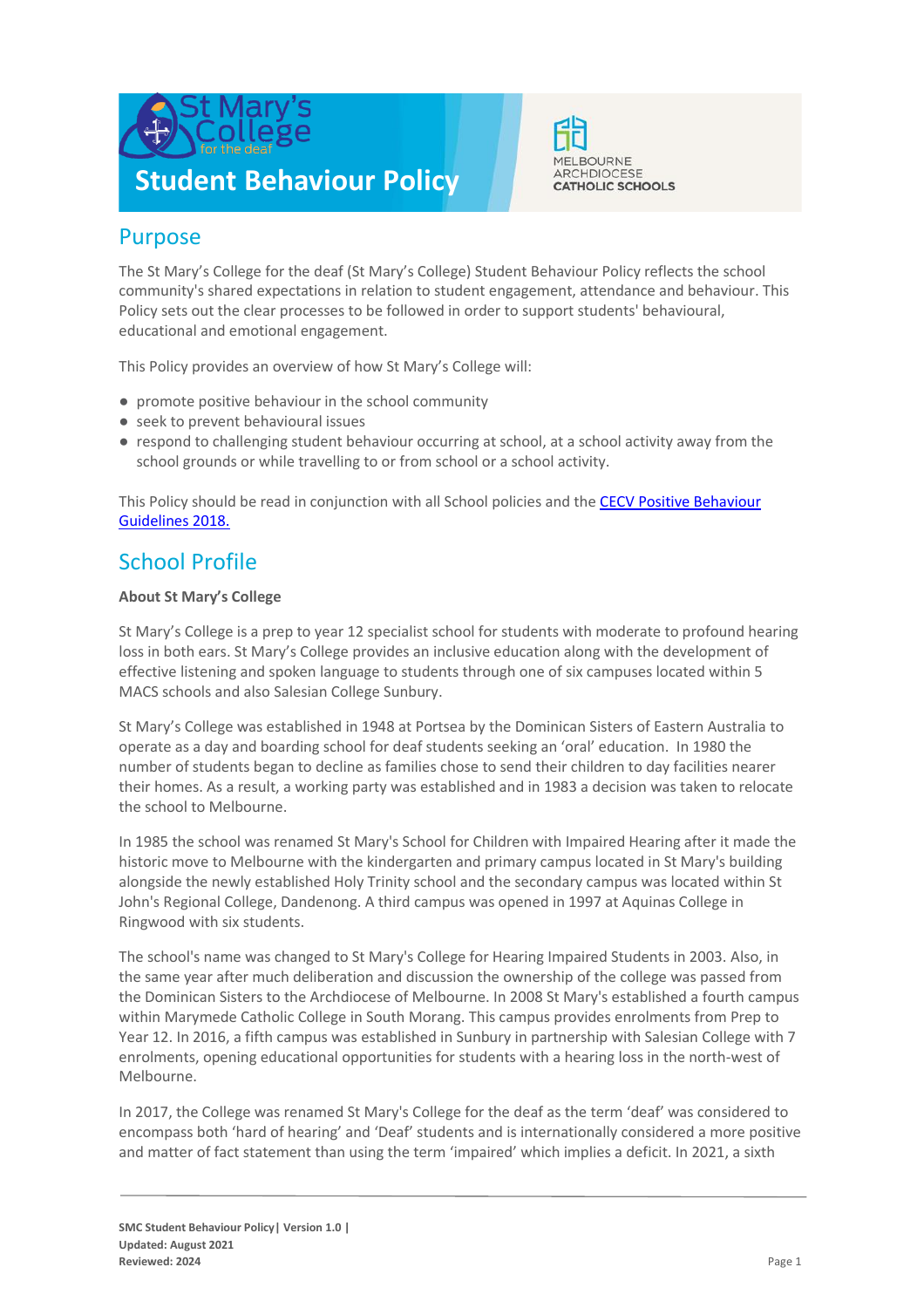campus was established in Tarneit in partnership with Thomas Carr College, providing an opportunity for students with hearing loss in the west of Melbourne.

St Mary's College is committed to providing equitable access and opportunity for all. The School considers that awareness of, recognition of, and responsiveness to the needs and rights of all individuals are essential to human dignity. Inclusive practices embrace and celebrate diversity, invite belonging and provide opportunities for participation and achievement of appropriate learning outcomes.

Foundational to our work with students, families and the school community is the building of genuine, authentic relationships. The development and promotion of high-quality relationships are responsibilities shared by all members of the school community. All teachers, students, families, parishes and the wider community contribute to fostering life-affirming relationships that recognise and support the inherent dignity of each person.

## **Rationale St Mary's College**

The ethos of St Mary's College demands that students observe the specific regulations of both St Mary's College and that of our partner schools in a spirit of cooperation and respect for others.

Most students who are deaf or hard of hearing present with delays in language and social skills with many needing ongoing development of the skills required to effectively use speech and listening as a means of communicating and learning. Some present with highly complex and challenging behaviours which directly impact on their engagement, achievement and emotional health. These behaviours are often linked to poor language acquisition, identity and deafness or coexisting conditions such as Autism or Anxiety Disorders.

The behaviours might present as:

- Attendance problems or school refusal
- **Bullying or physical aggression**
- Disengagement or withdrawal from learning and social contexts
- Absconding from school
- Negative or inappropriate responses to stress and frustration
- Risky behaviours
- Inappropriate interactions with others

### **Link to PBL**

A positive approach to Behaviour Support is essential in facilitating student engagement and improved academic outcomes. Positive Behaviour Support (PBS) focuses on strategies and methods that aim to assist students to reduce challenging behaviours and increase success through the teaching of new skills. Proactive strategies are aimed at decreasing behaviours of concern and replacing them with prosocial skills that lead to the enhancement of positive social interaction (Whole School Approaches to Supporting Positive Student Behaviour, CECV). The PBL tiered response at St Mary's College should be integrated into any planned response or intervention.

### **Link to RTI**

The intervention process suggested is informed by the 'Response to Intervention' (RtI) model, defined as the change in behaviour or performance as a function of an intervention (Gresham 2009). The RtI model is a multi-tiered approach to providing services and intervention for students, including screening interventions at increasing levels of intensity, progress monitoring and data-based decisionmaking. It aims to provide early, systematic and appropriately intensive assistance to students who are demonstrating skill deficits (Fuchs & Fuchs 2006). This model integrates assessment and intervention within a multi-level prevention system to maximise student achievement, promote positive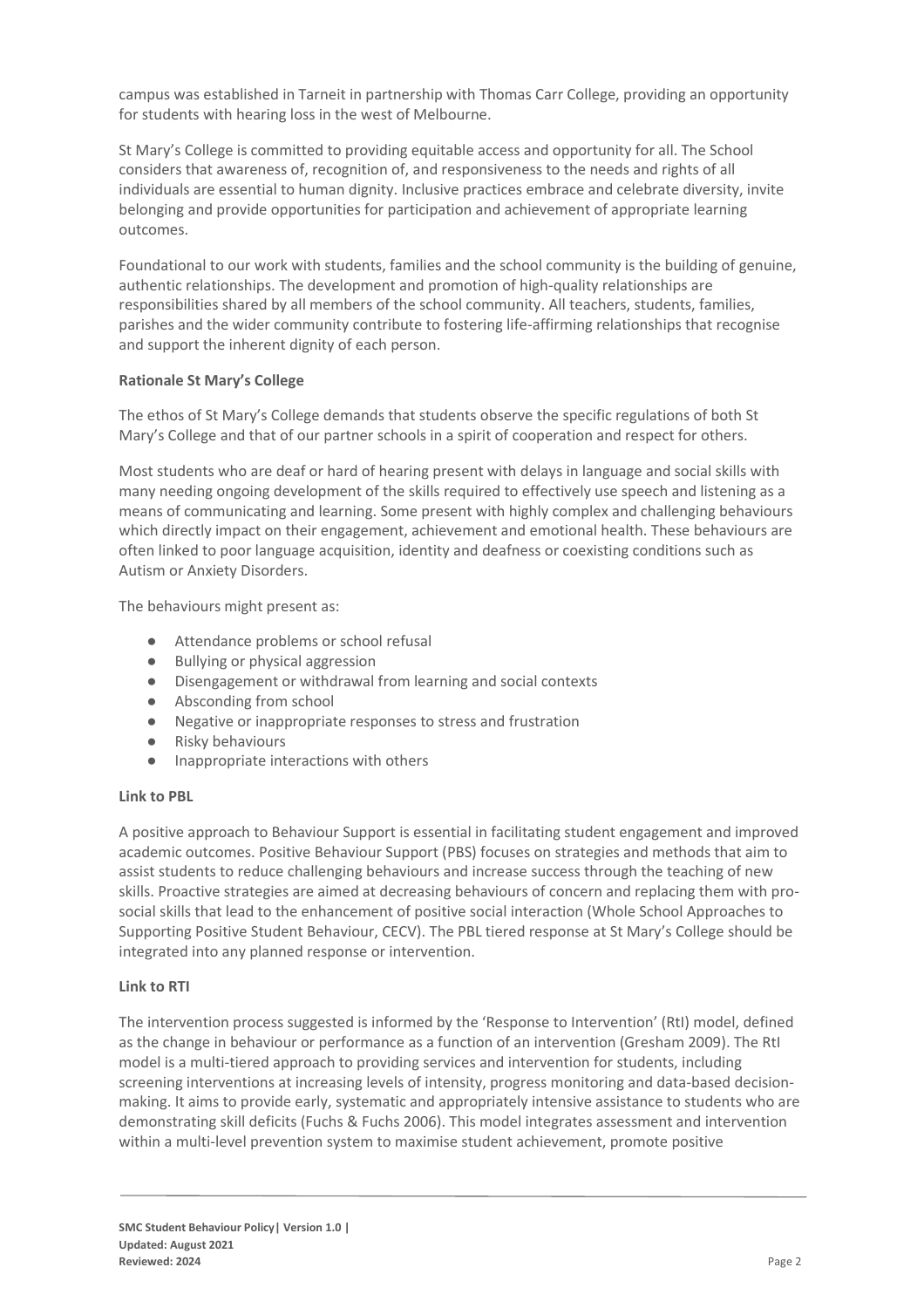interactions and reduce behavioural problems (CECV Positive Behaviour Guidelines). St Mary's College Tiered Intervention model can be used to identify the intensity of response required to a concern.

At St Mary's College we strive to provide an inclusive education which values diversity and celebrates difference. Diversity is enacted through a pedagogy of inclusion and a commitment to uphold the rights of all to be welcomed, valued, acknowledged and actively engaged in education. Our learning community is committed to processes that support all students to make optimal progress and respect the rights of all students to learn in a positive and supportive environment. We seek to provide successful participation and to intervene as early as possible when students are not actively engaged in learning. Student behaviour is linked to the quality of the learning experiences. Purposeful, authentic, and relevant learning experiences that are of a sufficiently challenging yet achievable standard maximise positive behaviour.

### **Vision**

A faith community shaping the formation of empowered, inquiring students.

#### **Mission**

St Mary's College is committed to providing educational opportunities that actively welcome, engage, inspire and challenge all students to learn in a safe and enlivening Catholic environment.

Our College mission integrates our key values of Empowerment, Inclusion, Independence and Resilience with our knowledge of the explicit needs of deaf and hard of hearing students and the values intrinsic to Catholic Faith.

Empowerment: Empowering deaf and hard of hearing students to lead themselves as strong and confident contributors to their school community.

Inclusion: Promoting inclusive learning environments that celebrate diversity, acknowledge human rights and commit to the social justice central to the Catholic faith.

Independence: Fostering self-sufficient, capable deaf and hard of hearing students actively setting and achieving their own goals.

Resilience: Building resilient deaf and hard of hearing young people capable of dealing with life's challenges, maintaining positive relationships and holding a healthy sense of their own identity.

#### **Aims**

Our school is a community that exemplifies the gospel values of love, forgiveness, justice and truth. Our school community recognises that everyone has the right to be respected, to feel safe and be safe and, in turn, our school community acknowledges each member's own obligation to behave responsibly. This Policy is intended to guide our school's actions. It has been developed in consultation with the school community and seeks to prioritise respectful relationships and safety in response to the rights and needs of all members of the school community. A safe and supportive environment respects the rights of all students to learn, the rights of all teachers to teach and the rights of all members of the school community to be safe.

Every person at the school has a right to feel safe, to be happy and to learn. Therefore, our school aims: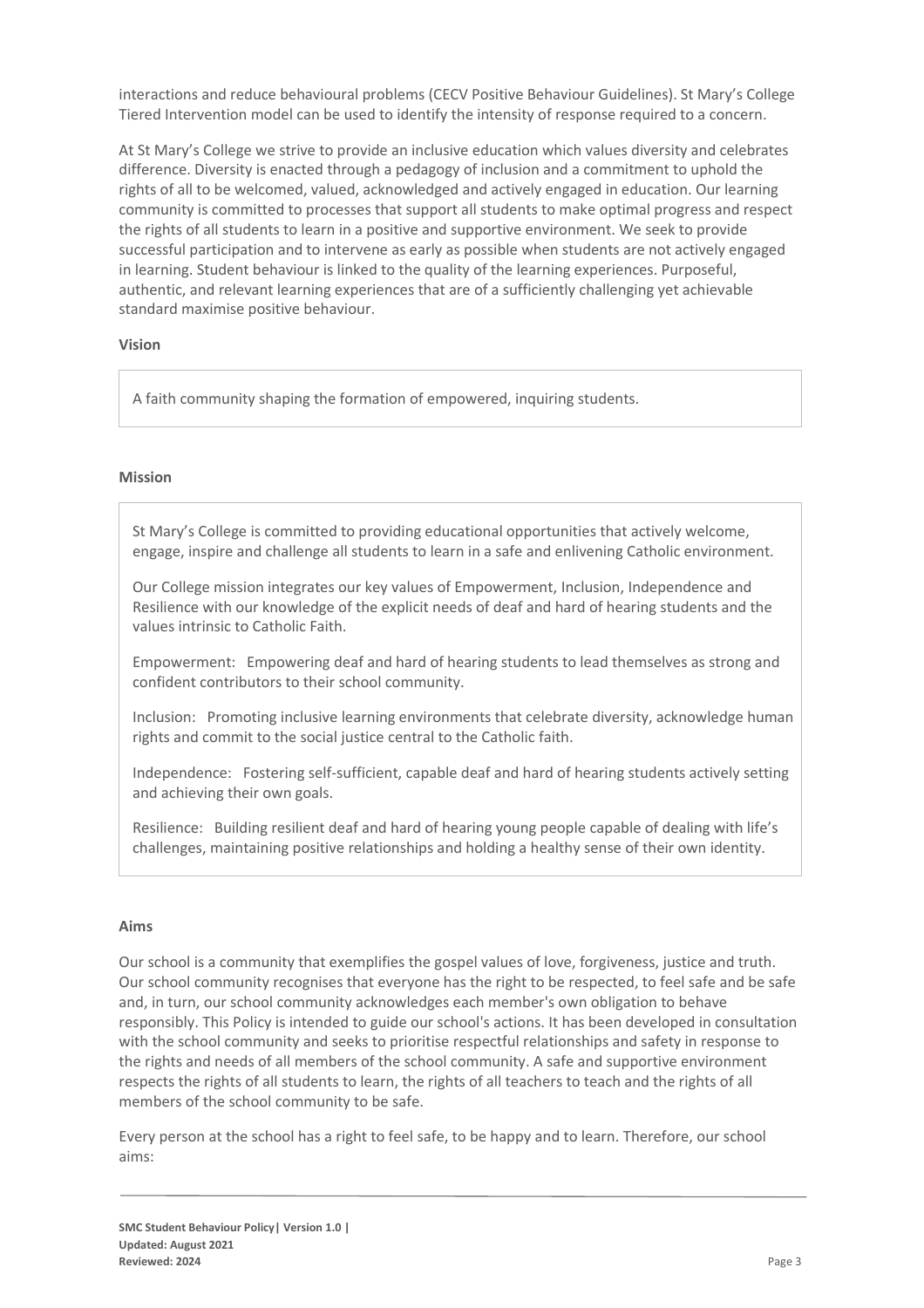- to promote the values of honesty, fairness and respect for others
- to acknowledge the worth of all members of the community and their right to work and learn in a positive environment
- to maintain good order and harmony
- to affirm cooperation as well as responsible independence in learning
- to foster self-discipline and to develop responsibility for one's own behaviour.

### **Guiding Principles**

St Mary's College strives to build a safe and positive school environment that is guided by Gospel values and honours the dignity of the individual, the family and the school.

The development and promotion of high-quality relationships are responsibilities shared by all members of the school community. Teachers, students, families, parish members and the wider community contribute to and share in the responsibility to foster life-affirming relationships that recognise and support the inherent dignity and safety of each person. All members of the school community are expected to contribute to the mission and vision of the school and to understand their rights and acknowledge their obligation to behave responsibly.

As a provider of Catholic education, the school Principal will consider the need for the school community to represent and conform with the doctrines, beliefs and principles of the Catholic faith when making decisions regarding matters of school administration, including enrolment. Pupils and families who are members of other faiths are warmly welcomed at our school. However, the school reserves its right to exercise its administrative discretion in appropriate circumstances, where it is necessary to do so to avoid injury to the religious sensitivities of the Catholic school community.

It is vitally important that the school is made fully aware of each child's individual circumstances insofar as these may impact upon his or her physical, functional, emotional or educational needs, particularly where the school is required to provide additional support to the child.

## **Definitions**

- Behaviour is defined as the way in which one acts or conducts oneself, especially towards others. In general terms, it can be considered to be anything we say or do.
- Appropriate behaviour is behaving in a manner that is suitable for a public gathering, respecting the other members of the forum (class, meeting, assembly, gathering) and treating others as you would wish to be treated. Members are encouraged to take responsibility for their actions and to show mutual respect, maturity, and common sense. In general, appropriate behaviour is any behaviour that contributes to the positive learning environment and aligns with our school rules, codes of conduct and behavioural expectations.
- Inappropriate behaviour or unacceptable behaviour (including bullying, harassment and victimisation), may involve actions, words or physical gestures that could reasonably be perceived to be the cause of another person's distress or discomfort. Unacceptable behaviour does not have to be face-to-face, and may take many forms such as gestures, written, telephone or e-mail communications or through social media.
- Discriminatory conduct is conduct whereby an individual is treated less favourably on the basis of a relevant attribute, including their sex, race, sexual orientation, age, disability, religion, physical appearance or belief or gender reassignment. Such action may constitute discriminatory conduct that is contrary to Commonwealth and Victorian anti-discrimination legislation.
- Bullying is a broad concept which may generally be characterised as offensive, intimidating, malicious or insulting behaviour, an abuse or misuse of power through means that undermine, humiliate, denigrate or injure the recipient. Bullying generally involves a series or pattern of events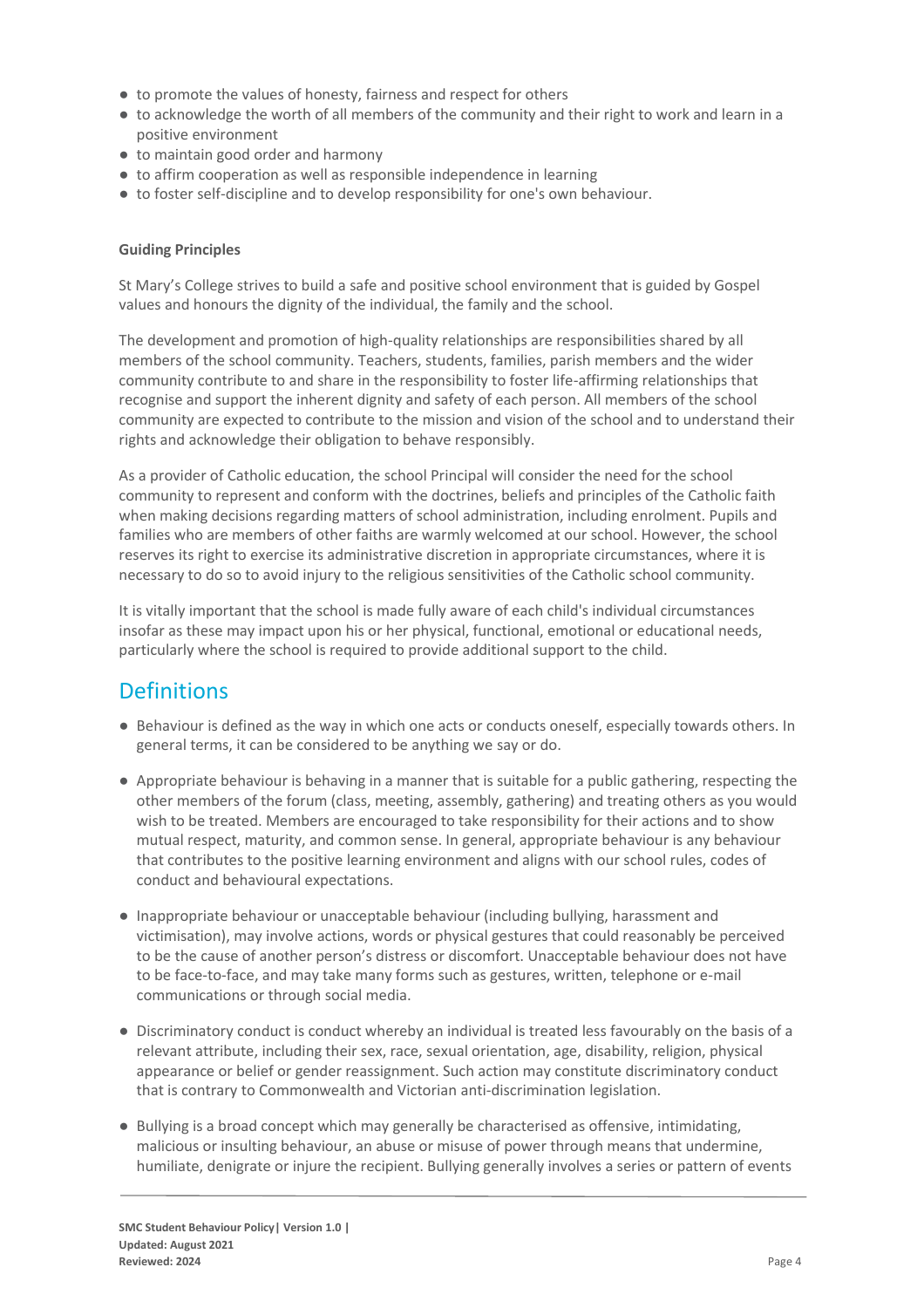in which one individual has demonstrated unacceptable behaviour towards another individual. Please refer to St Mary's College Bullying Prevention Policy for further details.

- Challenging behaviour is behaviour that significantly challenges the day to day functioning of the school. The behaviour impacts on learning and interrupts students' and staff capacity to feel safe or function in a safe and orderly environment.
- At Risk behaviour is any behaviour that has the potential to cause harm or injury to self or other. This includes physical, emotional or psychological harm.
- Criminal offences refer to forms of unacceptable behaviour that may be serious enough to constitute a criminal offence. If St Mary's College becomes aware that an offence has been or may have been committed, these concerns will be reported to the police or other authorities, as appropriate.

# Legislative Context

The *Education Training and Reform Regulations 2017* (Vic.) (sch 4 cl 12) outlines the School's obligations to ensure the care, safety and welfare of all students attending the School. In discharging its duty of care responsibilities, the School and teaching staff must exercise professional judgment to achieve a balance between ensuring that students do not face an unreasonable risk of harm and encouraging students' independence and maximising learning opportunities. Non-teaching staff, volunteers and external providers must exercise judgment appropriate in the circumstances. The school must also comply with legislation related to Occupational Health and Safety for staff.

This document is informed by relevant Australian and Victorian legislation including:

- *Education and Training Reform Act 2006* (Vic.)
- *Education and Training Reform Regulations 2017* (Vic.)
- *Disability Discrimination Act 1992* (Cth)
- *Disability Standards for Education 2005* (Cth)
- *Equal Opportunity Act 2010* (Vic.)
- *Occupational Health and Safety Act 2004* (Vic.).

This document should be read in combination with the CECV Positive Behaviour Guidelines 2018 and is also informed by the following resources:

- Victorian Registration and Qualifications Authority (VRQA) policy requirements
- National Safe Schools Framework<http://www.education.gov.au/national-safe-schools-framework-0>
- Excel: Wellbeing for Learning in Catholic School Communities
- Health Promoting Schools Framewor[k www.ahpsa.org.au](http://www.ahpsa.org.au/)
- CECV Intervention Framework 201[5 www.cecv.catholic.edu.au/publications/CECV-Intervention-](http://www.cecv.catholic.edu.au/publications/CECV-Intervention-Framework.pdf)[Framework.pdf](http://www.cecv.catholic.edu.au/publications/CECV-Intervention-Framework.pdf)
- Diocesan policy and regulations
- [CECV Safe and Sound Practice Guidelines](https://www.cecv.catholic.edu.au/getmedia/bad5e328-b5f9-4742-a66c-0c7f20ae21ff/Safe-and-Sound-Practice-Guidelines.aspx)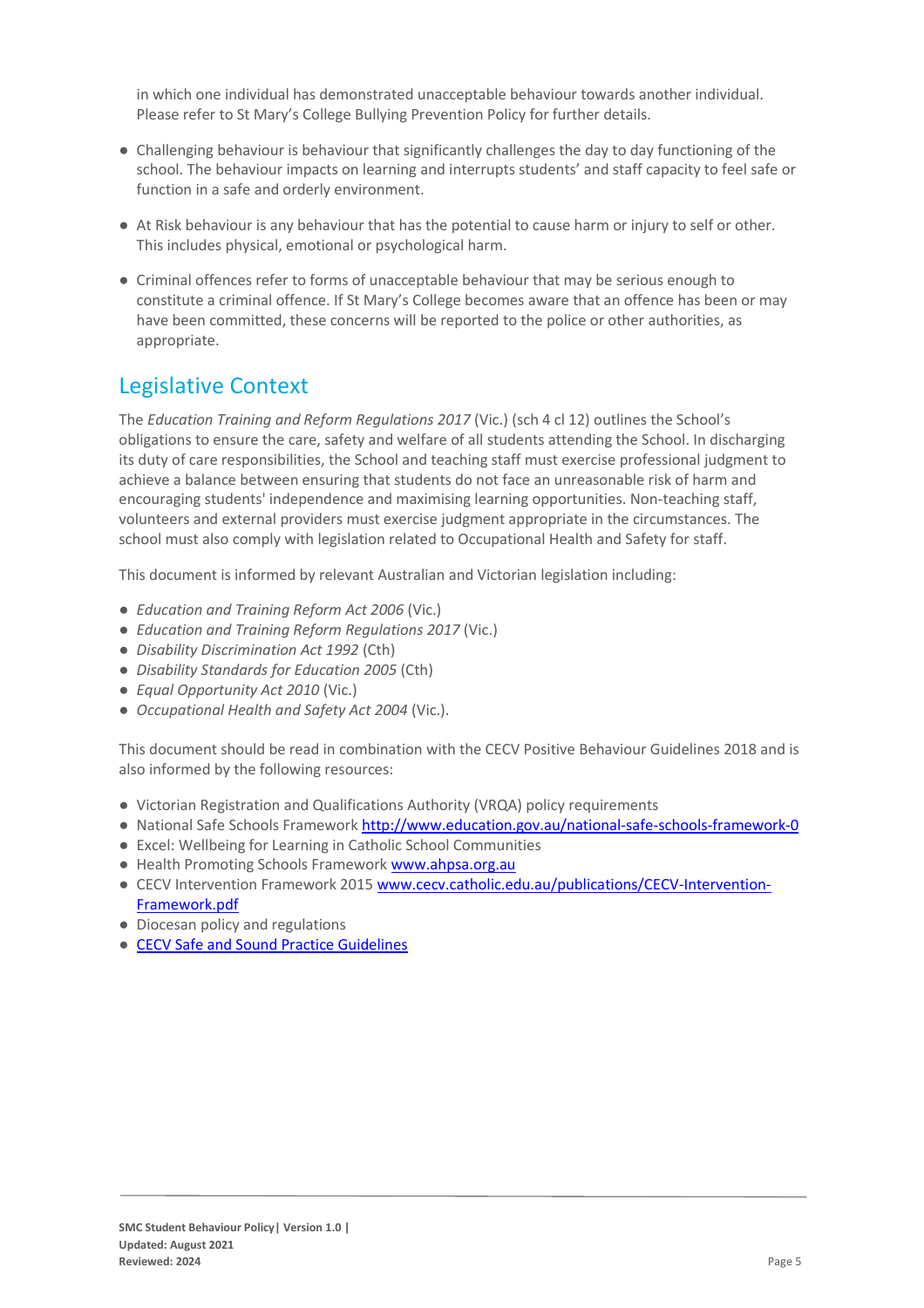# Shared Behaviour Expectations

The School recognises the importance of providing clear guidance and expectations which are applicable to all members of the school community.

| The table below sets out the School's expectations for its students, parents and staff. |  |
|-----------------------------------------------------------------------------------------|--|
|-----------------------------------------------------------------------------------------|--|

| <b>Students are expected to:</b>                                                                                                                                                                                                              | <b>Parents/Carers are expected</b><br>to:                                                                                                                                                                                                                                                                        | <b>Principals/Teachers &amp; Staff</b><br>will:                                                                                                                                                                                                                                                     |
|-----------------------------------------------------------------------------------------------------------------------------------------------------------------------------------------------------------------------------------------------|------------------------------------------------------------------------------------------------------------------------------------------------------------------------------------------------------------------------------------------------------------------------------------------------------------------|-----------------------------------------------------------------------------------------------------------------------------------------------------------------------------------------------------------------------------------------------------------------------------------------------------|
| take responsibility for their<br>1.<br>learning and have high<br>expectations in themselves<br>that they can learn                                                                                                                            | have high expectations of<br>1.<br>their child's behaviour,<br>understand and support<br>the implementation of the<br>School's behavioural<br>expectations                                                                                                                                                       | 1.<br>promote positive<br>reinforcement and<br>enhance student self-<br>esteem by having a<br>planned approach for<br>recognising and<br>responding to appropriate<br>behaviour                                                                                                                     |
| model the School's core<br>2.<br>values of respect,<br>endeavour,<br>communication, trust and<br>teamwork                                                                                                                                     | openly communicate with<br>2.<br>the School in regard to<br>their child's circumstances                                                                                                                                                                                                                          | deliver an inclusive and<br>2.<br>comprehensive<br>curriculum which<br>promotes positive<br>behaviours and<br>emphasises the well-<br>being of every child<br>focusing on pro-social<br>behaviours                                                                                                  |
| take responsibility for their<br>3.<br>own behaviour and the<br>impact of their behaviour<br>on others                                                                                                                                        | 3.<br>cooperate with the School<br>by assisting in the<br>development and<br>enforcement of strategies<br>to address individual<br>needs                                                                                                                                                                         | employ whole school and<br>3.<br>classroom practices to<br>establish a climate in<br>which appropriate<br>behaviour is the norm for<br>all students and focus on<br>the implementation of<br>preventative and early<br>intervention strategies to<br>deal with attendance and<br>behavioural issues |
| comply with this Policy and<br>4.<br>work with teachers and<br>parents in developing<br>strategies to improve<br>outcomes to:<br>a) obey all reasonable<br>requests of staff<br>respect the rights of<br>b)<br>others to be safe and<br>learn | provide complete,<br>4.<br>accurate and up to date<br>information when<br>completing an enrolment<br>form and supply the<br>School, prior to and during<br>the course of enrolment,<br>with any additional<br>information as may be<br>requested, including<br>copies of documents such<br>as medical/specialist | consistently apply this<br>4.<br>Policy through a shared<br>collegiate understanding<br>and only exclude students<br>in extreme circumstances                                                                                                                                                       |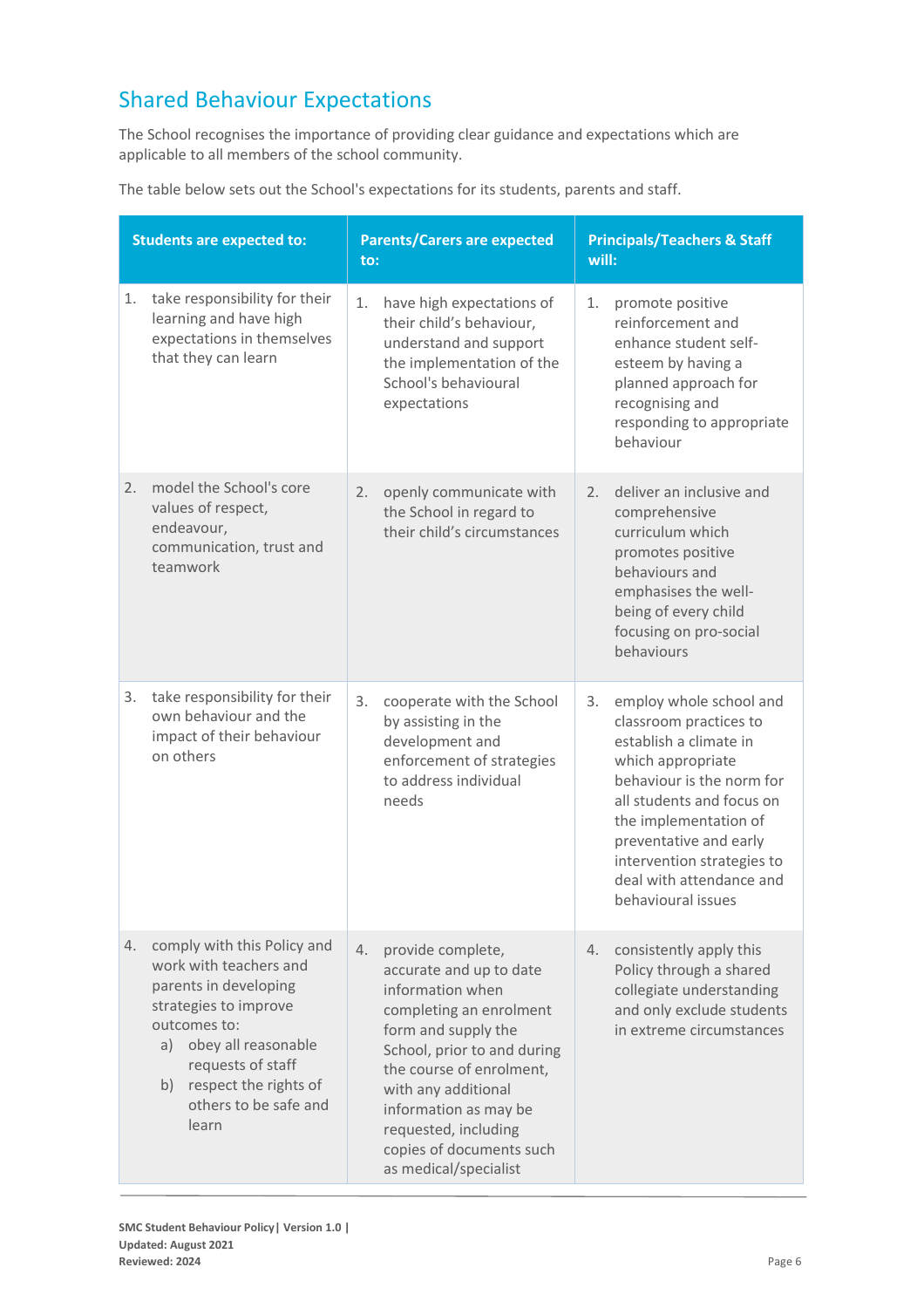| c) respect the property<br>of others. | reports (where relevant to<br>the child's schooling),<br>reports from previous<br>schools, court orders or<br>parenting agreements                                                                                                                                                                                                              |                                                                                                                                                                                                                                                        |
|---------------------------------------|-------------------------------------------------------------------------------------------------------------------------------------------------------------------------------------------------------------------------------------------------------------------------------------------------------------------------------------------------|--------------------------------------------------------------------------------------------------------------------------------------------------------------------------------------------------------------------------------------------------------|
|                                       | 5.<br>comply with the school's<br>behaviour aims and the<br>school's Code of Conduct<br>and to support the school<br>in upholding prescribed<br>standards of dress,<br>appearance and<br>behaviour, in accordance<br>with the terms of your<br>child's enrolment at the<br>School.                                                              | 5.<br>plan for the professional<br>development needs of all<br>staff to enable them to<br>develop and maintain<br>positive relationships with<br>their students                                                                                        |
|                                       | acknowledge and<br>6.<br>understand that<br>unacceptable behaviour<br>by a child, or repeated<br>behaviour by a parent or<br>guardian that, in the<br>school's view, is<br>unacceptable and<br>damaging to the<br>partnership between<br>parent/guardian and<br>school, may result in<br>suspension or termination<br>of the child's enrolment. | recognise that for some<br>6.<br>student's additional<br>support may be needed in<br>the form of staged<br>responses and staff are<br>committed to working<br>with families to<br>reintegrate students in an<br>educational setting after<br>exclusion |

# Attendance Expectations

Ensuring that students attend school each day is a legal requirement. It is also a shared expectation of all students, parents and the wider school community, focusing on positive and pro-social behaviours together with prevention and early intervention.

The school recognises the importance of providing clear guidance on student attendance that is applicable to all members of the school community.

Full details on attendance, expectations to promote attendance, and attendance/absence procedures are set out in the school's **Attendance Policy** and associated Department of Education and Training [School attendance guidelines.](https://www2.education.vic.gov.au/pal/attendance/guidance)

# School Actions and Consequences

Student engagement, regular attendance and positive behaviours will be supported through relationship based whole-school practices, as well as targeted and individualised support when required. Effective student behaviour change and student behaviour support is enhanced through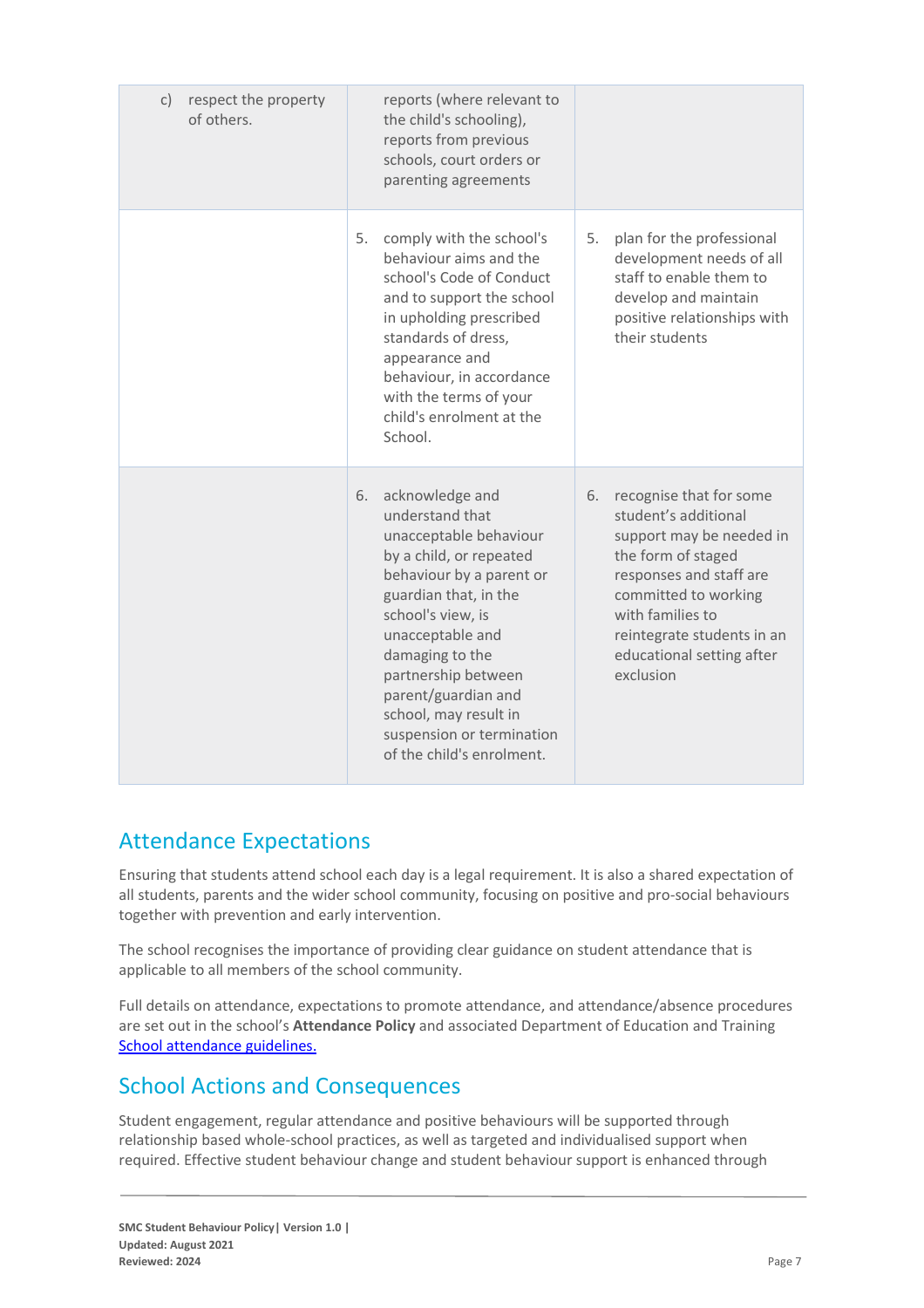internally-based school support structures, and externally-based family, education, community and interagency partnerships. The School will apply a range of supports and measures to address inappropriate student behaviour. Where a student acts in breach of the behaviour standards of our school community, the School will institute a staged response, in accordance with the [CECV Positive](https://www.cecv.catholic.edu.au/getmedia/bc1d235d-9a98-4bb4-b3ac-84b50fa7c639/CECV-Positive-Behaviour-Guidelines_FINAL2.aspx?ext=.pdf)  [Behaviour](https://www.cecv.catholic.edu.au/getmedia/bc1d235d-9a98-4bb4-b3ac-84b50fa7c639/CECV-Positive-Behaviour-Guidelines_FINAL2.aspx?ext=.pdf) Guidelines 2018. Where applicable, an incident report will be completed and provided to the Principal or relevant staff member noting the templates provided in the CECV Positive Behaviour Guidelines

### **Positive reinforcement of appropriate behaviour**

St Mary's College will implement culturally inclusive strategies to reinforce appropriate behaviour following our Tier 1 Positive Behaviour for Learning (PBL) Behavior Expectations Matrix. Reinforcement can be verbal recognition, individual rewards, communication with parents/wider school community, as appropriate.



### **Tier 1: School-wide supports**

St Mary's College implements culturally inclusive, school-wide preventative and early intervention strategies and practices for all its students to support positive behaviours, including:

- establishing predictable, fair and democratic classrooms and school environments
- providing physical environments that are conducive to positive behaviours and effective engagement in learning
- ensuring student participation in the development and implementation of whole school expectations
- empowering students by creating opportunities to take responsibility and be involved in decision making
- displaying, teaching and discussing expected behaviours as both explicit and informal opportunities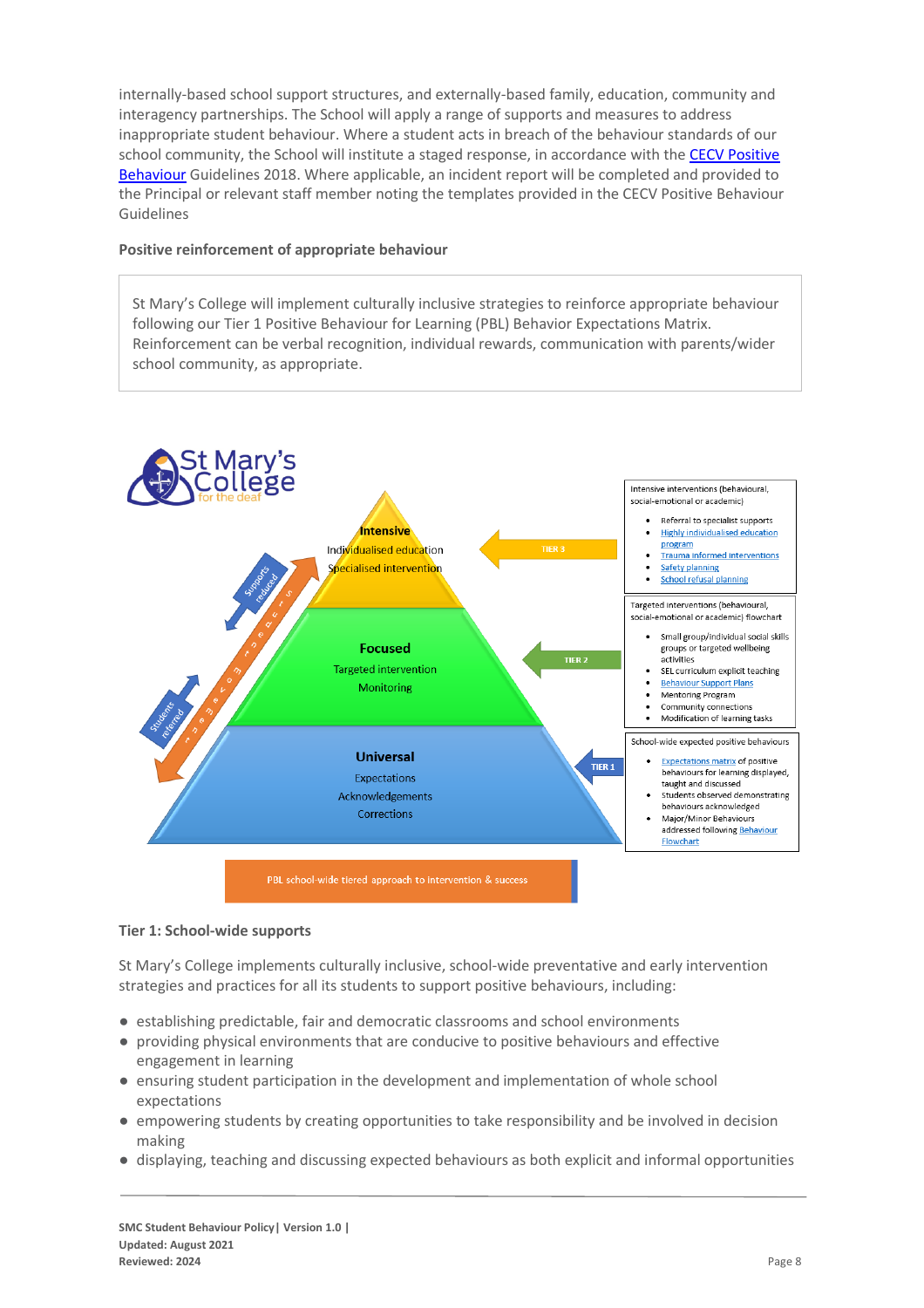to learn why these behaviours are beneficial

- weekly and monthly acknowledgements of students
- use of a Major/Minor Behaviours flowchart with opportunities for prompting, redirecting and choice
- monitoring attendance and academic progress of students with the view to recognising students at risk and intervening early
- developing Personalised Learning Plans (PLP) goals in consultation with the Program Support Group (PSG) where appropriate for individual students.

### **Tier 2: Targeted supports**

In addition to Tier 1 supports, some students may require targeted support or interventions to meet behavioural standards, including regular attendance. These students will be supported through a culturally appropriate staged response, including:

- understanding the student's background and needs
- ensuring a clear understanding of expectations by both students and teachers
- providing consistent school and classroom environments
- scaffolding the student's learning program
- data collection and documentation of incidents relating to the management of student behaviours to inform decision making
- Individual or small group social skills programs
- SEL unit explicitly taught
- Mentor
- revision of the Personalised Learning Plan (PLP) and creation of a Behaviour
- support Plan (BSP) or Attendance Maximisation Plan (AMP) as appropriate
- parent consultation via phone, videoconference or interview
- the Design and Implementation of support strategies that assist the student to self-calm such a quiet space or designated alternative area that they can go to if they are feeling overwhelmed
- case conference with community providers, specialist providers or MACS consultants (this may include Aboriginal and Torres Strait Islander or EAL/New Arrival/Refugee Learning Consultants where culturally appropriate).

### **Tier 3: Intensive intervention**

When Tier 1 and Tier 2 systems are in place, the foundation for implementing Tier 3 supports is established. Complex behaviours are targeted to remediate and prevent further escalations. Support provided to students at St Mary's College will be aligned directly with the goals and targets set out in the students' Personalised Learning Plan (PLP), Behaviour Support Plan (BSP) and Student Safety Plan. Data systems provide school personnel with accurate, timely and practical information for making decisions about the fidelity and impact of individualised interventions that:

- value the student and support positive interaction
- have a clear data-informed strategy focused on preventing the occurrence of an identified behaviour by avoiding or adapting the circumstances that usually trigger this behaviour
- focus on building skills and developing alternative preferred behaviours
- consider the motivation for or functions of behaviours
- use the student's strengths and interests to increase success.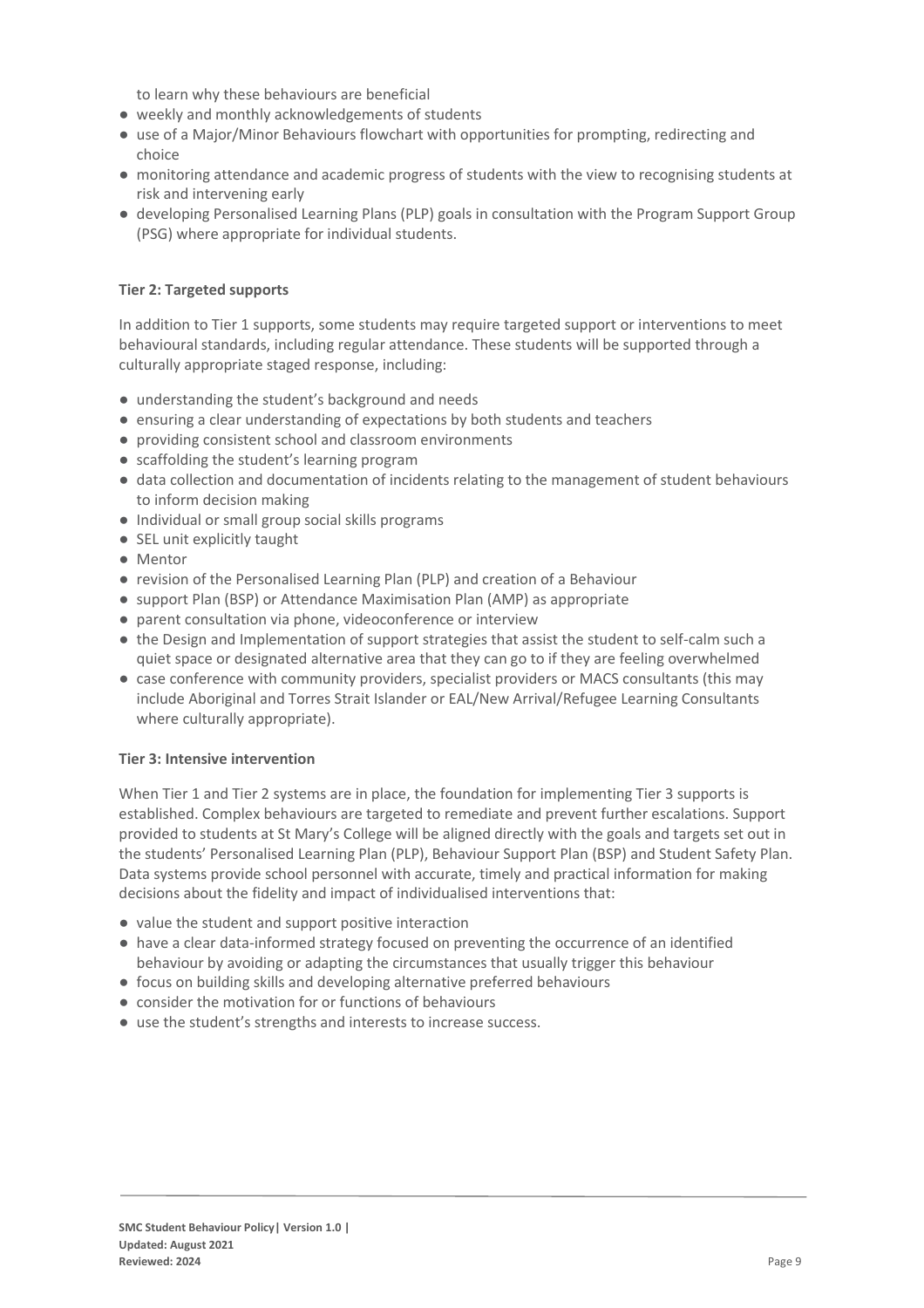St Mary's College will implement more intensive intervention strategies for students presenting with complex and ongoing difficulties or extended school refusal. Development of plans will require support from parents/carers and will often require consent to access specialised services.

St Mary's College will support students with complex behaviours of concern through a culturally appropriate staged response which will generally include:

- ongoing implementation of universal and Tier 2 strategies
- use of data to inform and monitor the implementation of evidence-based interventions
- regular Program Support Group meetings to review PLP, BSP, safety plans and/or Attendance Maximisation Plans
- consultations with mutually agreed specialised support services
- implementation of explicit, data informed strategies designed to support the student to display safe behaviours. The design of the individualised support will be informed by the identified function of the behaviour and the explicit teaching of skills and desired behaviours.

### **Consequences for student misbehaviour**

St Mary's College adopts a staged response to challenging behaviour and appropriate reinforcement of appropriate behaviour noting that an effective Behaviour Support Plan (BSP) is developed to support the student in learning skills required for positive social interaction, along with the ability to become a more effective and successful learner. **For behaviours considered to be Major (Major/Minor Flowchart), responses will be jointly addressed with appropriate staff from St Mary's College as well as the partner school where the campus is located. This is in recognition of the potential impact on the combined community.**

Consequences for misbehaviour are also implemented which may take the form of:

- non-verbal warning e.g. eye contact / hand movement / shake of head / teacher positioning to stand near misbehaving student(s)
- verbal warning which identifies the misbehaviour and gives student the opportunity to change his/her behaviour
- moving student in the room to a less disrupting situation
- separating student from the class for a short period of time to provide an opportunity for the student to settle
- readmission to class activity based on student being de-escalated
- student required to stay in after class for set period of time
- student required to complete work during recess / lunchtime
- student engaged in restorative actions supervised by classroom teacher
- student re-entry meeting.

When concerns arise about a student's on-going behaviour or when a student is displaying chronic patterns of problem behaviour, St Mary's College will implement a targeted response to identify and address the presenting issues and reinforce replacement behaviours. This may involve the following support strategies:

- convening a Program Support Group (PSG) meeting involving parents/carers/Learning Diversity/Wellbeing coordinator and the student where appropriate.
- developing/Revising a Personalised Learning Plan (PLP) or attendance plan
- development/Revision of a Behaviour Support Plan (BSP) and/or Safety Plan where appropriate for individual students
- referral to Catholic Education or external Health or Allied Health providers
- consultation with external professionals, paediatrician, psychologist specialist practitioner
- contact with the Regional/Diocesan Office.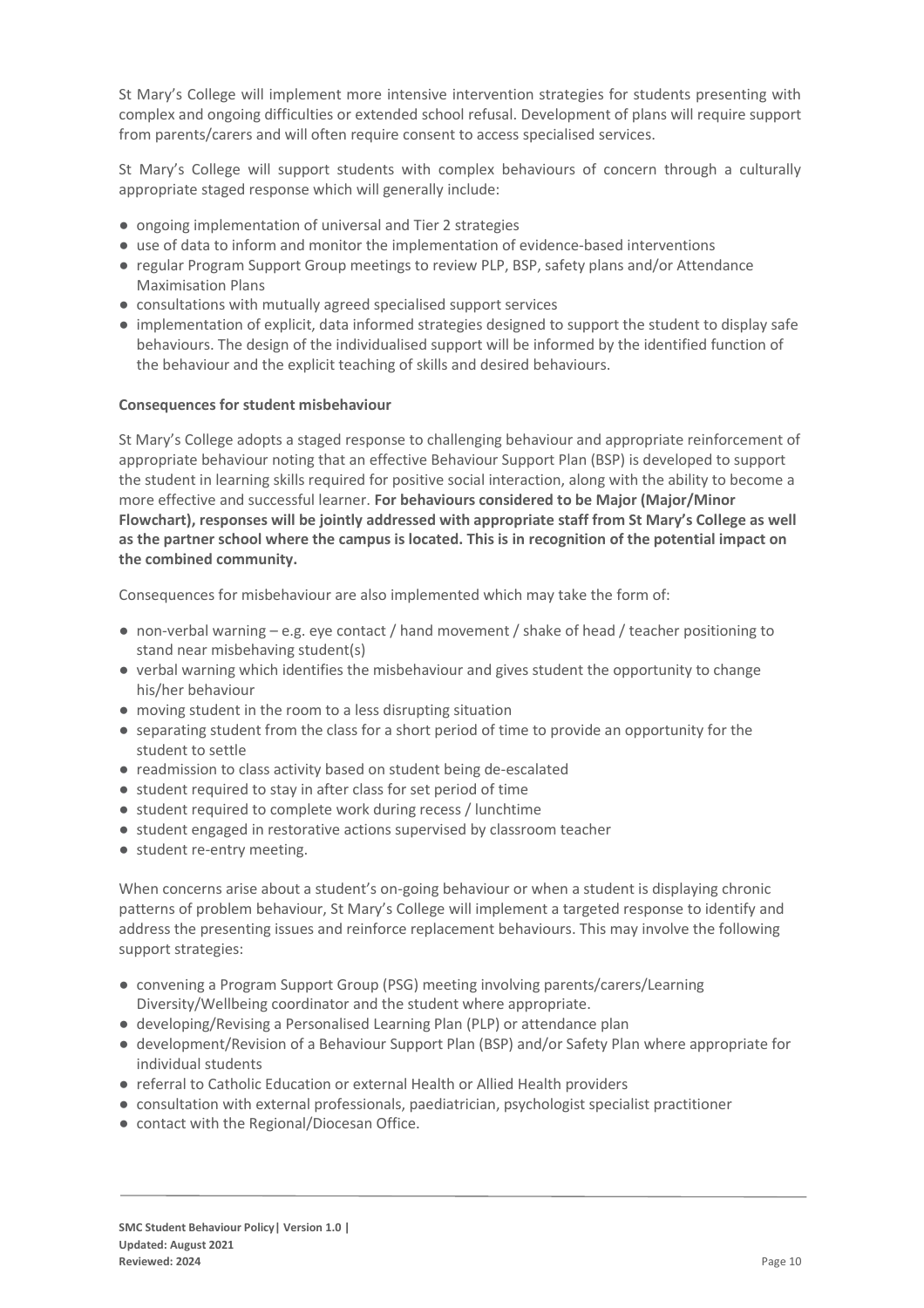Disciplinary measures may be used as part of a staged response to challenging behaviour in combination with other engagement and support strategies to address the range of factors that may have contributed to the student's behaviour. Measures should always be proportional to the nature of the behaviour, and are best used with support measures to identify and address causes of the behaviour and implementation of strategies to limit recurrence of inappropriate behaviour. Supportive actions and any disciplinary measures will be implemented in accordance with the CECV Positive Support Guidelines 2018 and may include:

- review of Behaviour Support and Safety Plans with specialised support
- restorative practice
- withdrawal of privileges
- withdrawal from class activities for a specified period. Where appropriate, parents/carers will be informed of such withdrawals
- detention
- withdrawal from class if a student's behaviour significantly interferes with the rights of other students to learn or the capacity of a teacher to teach a class. In situations where the student is not able to comply with the instruction to relocate, the class (all other students) will be relocated/evacuated. The student may be temporarily isolated from regular classroom activities to provide an opportunity to de-escalate or for a specified period of time. Parents/carers should be informed of such withdrawals.
- In circumstances where the student is unable to calm, remains in a heightened state of anxiety or is a danger to self or others, the parents will be asked to take the student home for the remainder of the school day.
- contracts for conduct/attendance/bullying
- suspension (in-school and out of school)
- negotiated Transfer
- expulsion
- referral to police, DHHS, emergency service or appropriate agency.

A student may be excluded from school in situations where all other measures have been implemented without success, or where an immediate suspension is the only appropriate course of action in response to the student's behaviour which may put the health, safety and well-being of other students, staff or themselves at significant risk or where actions require reporting to police or appropriate agencies.

If other strategies are unsuccessful in modifying student behaviour, the School will follow the Melbourne Archdiocese Pastoral Care Policies regarding suspension, negotiated transfer and expulsion.

### **Corporal punishment**

The use of corporal punishment is expressly prohibited at St Mary's College and under the *Education and Training Reform Act 2006* (Vic).

### **Consultation**

As every child's educational needs can change over time, it will often be necessary for the school to review any additional assistance that is being provided to the child, in consultation with parents/guardians and the child's treating medical/allied health professionals, in order to assess:

- whether the additional assistance remains necessary and/or appropriate to the child's needs
- whether the additional assistance is having the anticipated positive effect on the child's individual physical, functional, emotional or educational goals
- whether additional specialised assistance is required
- whether it remains within the school's ability to continue to provide the additional assistance, given any limitations that may exist.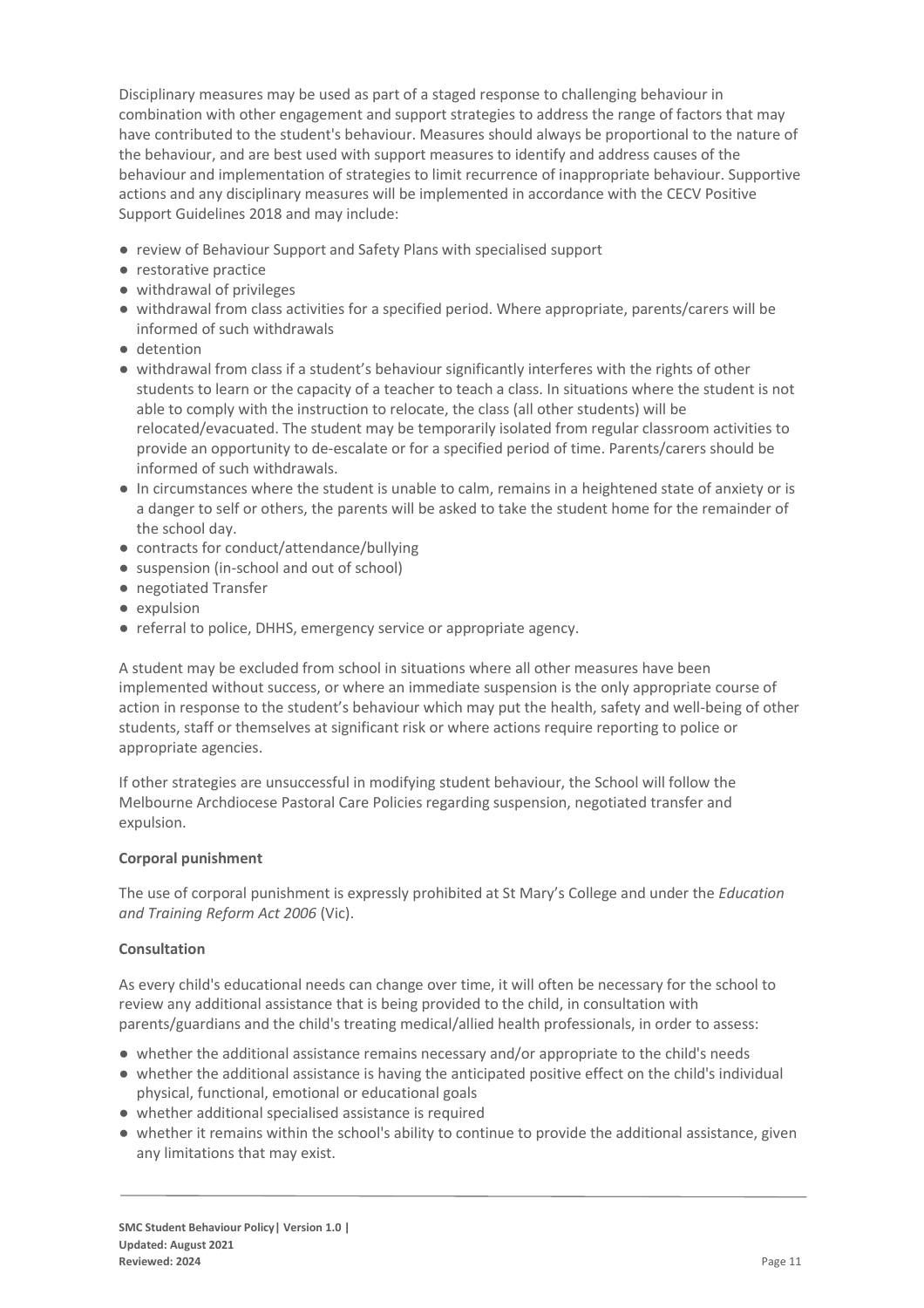### **Restraint and Seclusion**

St Mary's College will undertake actions to prevent the need for the use of restraint or seclusion in accord with the CECV Positive Behaviour Guidelines 2018.

In alignment with the CECV Positive Behaviour Guidelines 2018

**Physical restraint** is defined as the use of force to prevent, restrict or subdue the movement of a student's body or part of their body where the student is not free to move away. Restraint does not include 'protective physical interventions', which involve physical contact to block, deflect or redirect a student's actions, or disengage from a student's grip.

**Seclusion** is the solitary confinement of a person in a room or area from which their exit is prevented by a barrier or another person. Seclusion includes situations where a person is left alone in a room or area and reasonably believes they cannot leave that room or area even if they may physically be able to (e.g. the door is not locked). In extreme circumstances, e.g. in response to behaviours that cause harm to self or others, teachers will respond by exiting the other students from the learning space to ensure their safety. Where the student continues to display threatening and dangerous behaviour (e.g. wielding a bat), staff will seek to limit harm to others by isolating the student for the minimum amount of time required for the student to calm. Seclusion does not include the use of a safe place, time out or chill out rooms, being conditions that are set up to support the student and often included in Behaviour Support Plans.

If a student is placed in a separate room as a means of seclusion, staff will maintain appropriate supervision of the student.

Whilst St Mary's College acknowledges that that prevention is the best strategy, there are limited circumstances in which restraint or seclusion may be deemed appropriate. In deciding to implement any form of restraint or seclusion, St Mary's College staff are aware that their actions may directly increase the risk of injury and trauma, both for the student and for the staff member themselves. Such decisions are usually required to be made in times of high stress. Actions that may be considered reasonable will be made by staff present and will depend on the individual circumstances of each case as a matter of professional judgment.

The use of restraint or seclusion does not form part of any of St Mary's College's Behaviour Support Plans or Student Safety Plan. Restraint and seclusion will only be used in limited emergency situations, as outlined below.

1. The student's behaviour poses an imminent threat of physical harm or danger.

- 2. The action is reasonable in all the circumstances.
- 3. There are no less restrictive means of responding in the circumstances.

In the event that restraint or seclusion is used, the least restrictive form of restraint/seclusion will be used for the minimum time possible. The restraint/seclusion will cease as soon as the immediate danger for the student or others is averted.

The clear priority when managing such an incident will be the safety of all concerned. St Mary's College's staff involved in an incident of restraint or seclusion will immediately notify the principal and provide for the immediate care and safety of those concerned. The student's parents will be contacted. A post incident evaluation and report will be completed in accord with the templates and processes outlined in the CECV Positive Behaviour Guidelines 2018.

## Assessing and Mitigating Risk

To assist the school to discharge its safety responsibilities, St Mary's College will adhere to an Occupational Health & Safety Program through which potential safety hazards are identified and analysed in terms of the likelihood of an event occurring, and the potential consequences if the event was to occur. A similar risk-based approach is taken with respect to Student Duty of Care, with the definitions of likelihood and consequences. St Mary's College will refer to CECV publications and may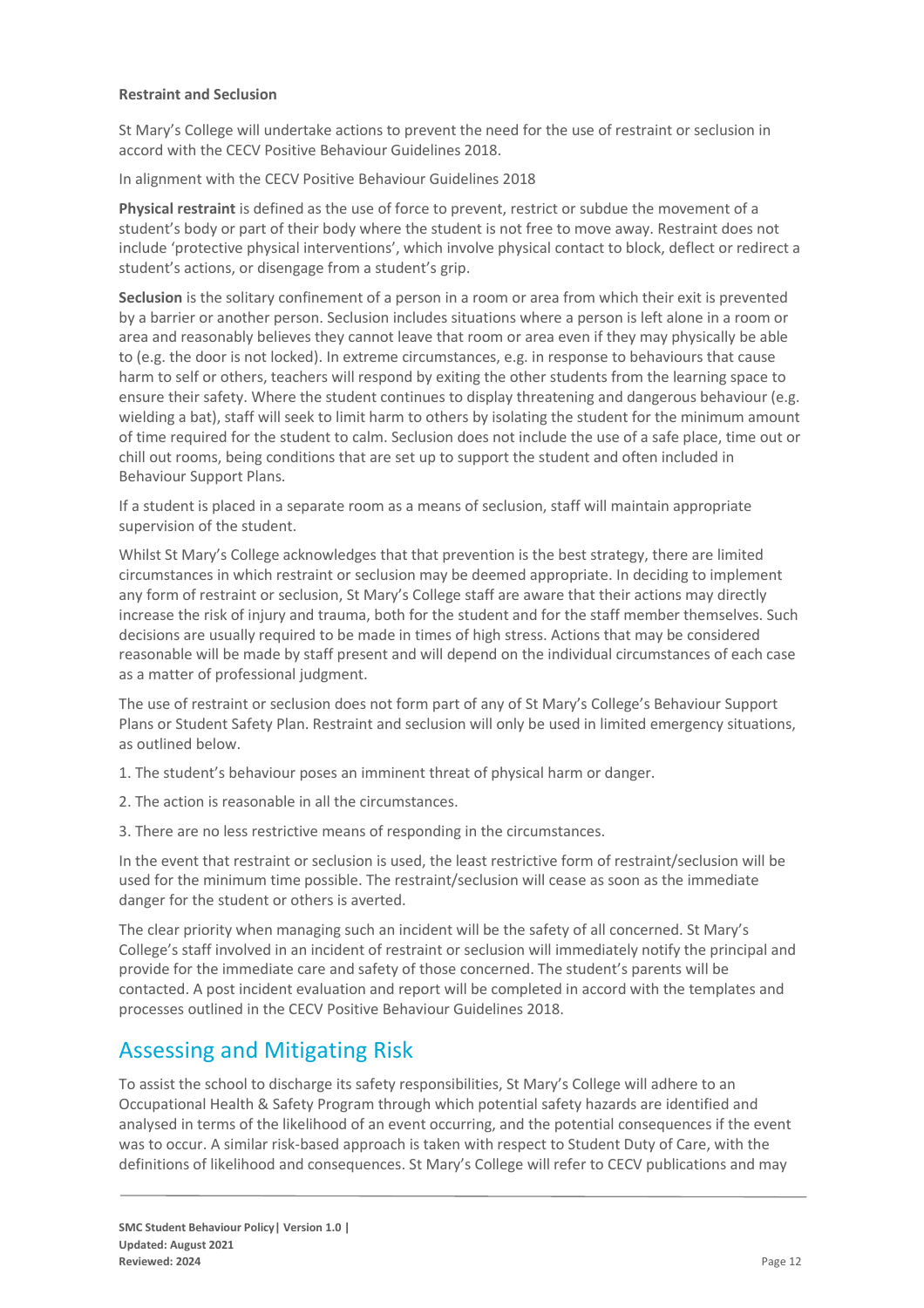engage the services of the Catholic Education Office for the purpose of assessing student safety risks and determining how best to support the needs of the students, staff and broader community.

It is important that all staff consistently enforce school rules and safety policies, and actively engage in ensuring the physical and emotional wellbeing of students.

References:

- CECV Positive Behaviour Guidelines 2018 Templates
- Behaviour Support Template
- Student Safety Plan Template (A&B)
- Record of Restraint and Seclusion
- Post Incident Checklist for Principals
- Risk Assessment Tool
- Diocesan policy and regulations
- CECV Safe and Sound Practice Guidelines

## Appendix 1 – General Information relating to disciplinary measures

- **Withdrawing privileges** St Mary's College can withdraw student privileges as a consequence of breaching classroom or school behavioural standards. St Mary's College notes that the specific privileges withdrawn may vary between students based on the individual student's support plan, however they may include things such as representing the school at inter-school sports or attendance at a school event. This must be time-limited and the risk to the student's engagement should be considered. The student must be told why privileges are withdrawn, and how they should behave for privileges to be reinstated.
- **Withdrawal from class** If a student's behaviour significantly interferes with the rights of other students to learn or the capacity of a teacher to teach a class or where there is possibility of harm to others, that student may be temporarily removed from regular classroom activities. In more serious cases the student may be required to leave the classroom for a specified period of time. Schools have a duty of care to ensure that students are supervised at all times, including when they are removed from a class. Where appropriate, parents and carers will be informed of such withdrawals.

Withdrawal from class does not constitute formal school exclusion such as suspension (including inschool suspension) or expulsion.

● **Detention** – Detention is an appropriate response for a wide range of less serious classroom and school behaviour breaches. Detention can effectively reinforce to students the importance of maintaining appropriate behaviour standards.

During detention teachers may instruct a student to finish school work which has not been completed in regular classroom time as a result of the behaviour, new work or other duties. No more than half the time allocated for any recess may be used for this. Where students are required to undertake detention after school hours, the time should not exceed forty-five minutes.

Where the decision is made that an after-school detention is appropriate, the principal should ensure that parents or carers are informed at least one day before the detention. Where family circumstances are such that an after-school detention would create undue hardship, St Mary's Collegemay choose to negotiate alternative disciplinary measures with the parent or carer. Examples include where students regularly supervise younger siblings in the absence of parents or carers. Schools are permitted to detain students but are encouraged to consider family circumstances and negotiate with parents and carers as appropriate.

● **Suspension, Negotiated Transfer or Expulsion.** In some instances, it may be appropriate to suspend or expel a student who consistently compromises the safety and order of the school in order to protect the learning environment for remaining students and continue with effective teaching.